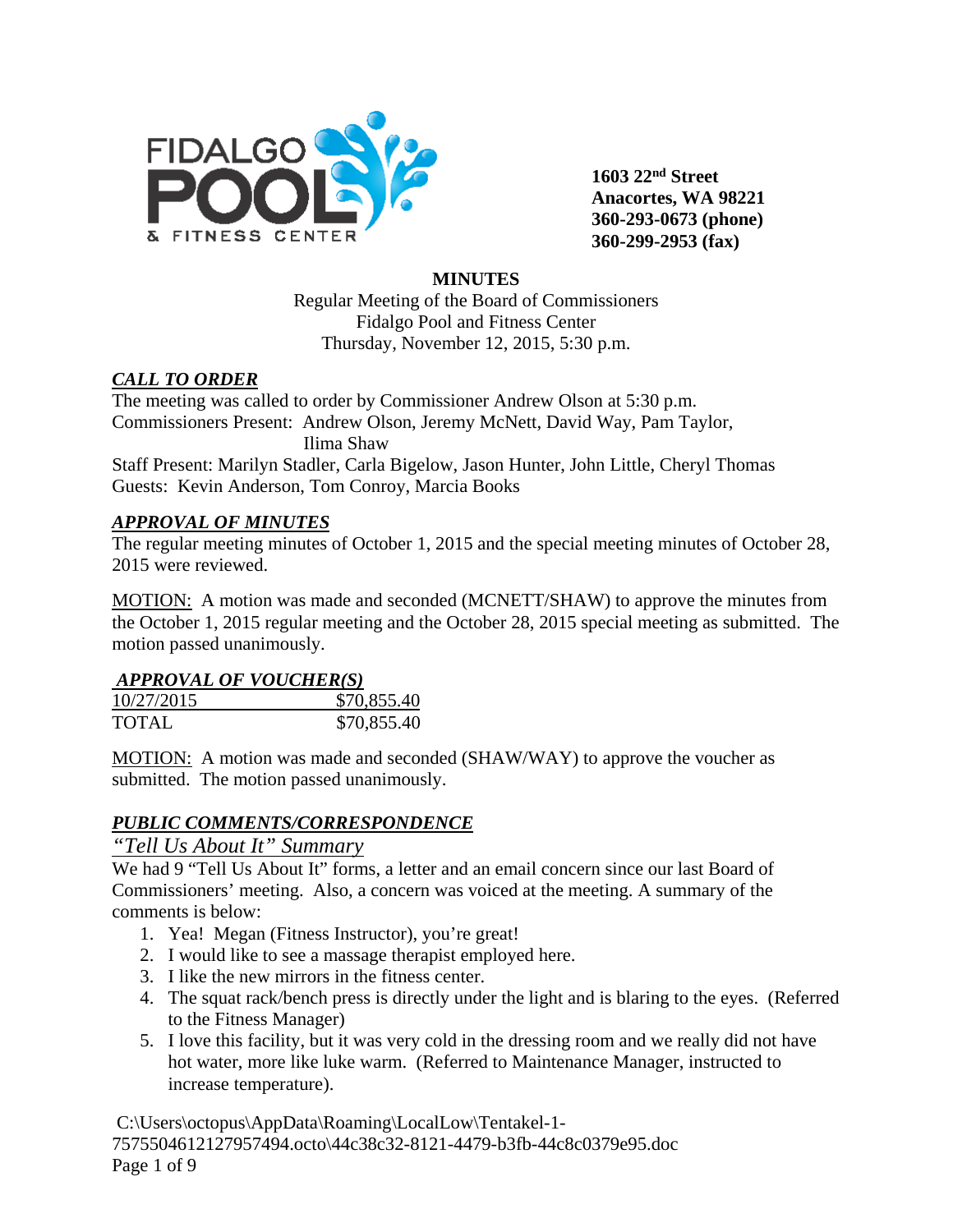- 6. We signed up for swim lessons. Came in to get kiddos, familiar with the pool. Locker room was so cold that we had to go back, get in showers a second time to warm up after getting locker open and towels out. We then had to dry off in shower area as it was too cold in the locker area. Not sure how often we will use pool if it is always this cold. (Referred to Maintenance Manager, we need to determine what temperature is comfortable for our patrons). Since we have had a quite a few comments on this issue the last two weeks, the Commissioners and managers developed a new policy to keep the air temperature in the locker rooms at 80 degrees, the same temperature as the pool deck.
- 7. Please can the temperature in the pool area be adjusted to the change of seasons? Vents seem open and pointing to the water which may be necessary for the swim team work out, but then readjust so water temperature does not drop overnight. Fans in balcony do not need to be full speed during winter either. I know many different groups and individuals use the pool but we should all be able to be aware of others. (Received 11/12, will discuss with managers and Commissioners at meeting.) The doors to the pool area are to remain closed at all times. Fans are adjusted to move across the pool and not towards the water. Deck fans will be used to meet the needs of the patrons in the pool at a given time.
- 8. I would like to comment on the fitness area. It is an awesome little gym that you guys assembled. I would like to see additional accessories for the equipment. An example is the straight bar – there is one in the room and we keep moving it back and forth from the back muscle machine to the dual sided adjustable machine in the corner. I would also be nice to see more free-weight bars. There is currently one in the room and the clamps to keep the weights from sliding off the bars seem unsafe. They don't secure properly and the weights shift in motion. Please feel free to contact me if this explanation seems confusing. Thank you. Commissioner Olson suggested that the management investigate buying some equipment, especially bar collars from Rogue Fitness – their collars can handle large number of weight plates safely. (Executive Director and Fitness Manager will check out the equipment requested and purchase some of them.)
- 9. Please consider Carla as the pool manager. I love her class.
- 10. I am a fairly new member to the pool. And I am very thankful for the facility, I'm an "early bird" and so only can speak about that staff  $\&$  say they do a very good job. $\lt$ :) I would however like to voice my concerns regarding music in the pool. My preference would be that there **not** be music for two reasons:
	- a. personal preference of a given life guard could almost never be a match for those of us in the water; I prefer the quiet and do not want it to be disturbed by having no choice but to listen to someone else's choices
	- b. safety…wonder if the music might interfere with a call for help being heard.
	- c. cannot understand who the music is for? The lifeguards? If a class needs it like water aerobics, then by all means but please not ongoing "noise" in the background.

I have been a swimmer my entire life and never have been in a pool that has music so hope this issue will be discussed by the Fidalgo Pool decision makers. (Discussed with Aquatic Manager. No safety issues. Many patrons prefer music, but Carla Bigelow will investigate further.)

11. A letter was sent to Commissioner Olson, Fidalgo Pool Commissioner - Mr. Olson as the commission prepares to deal with the vacancy of the current pool manager, I would like to suggest the following for consideration. I attend water aerobics class five days a week

C:\Users\octopus\AppData\Roaming\LocalLow\Tentakel-1- 7575504612127957494.octo\44c38c32-8121-4479-b3fb-44c8c0379e95.doc Page 2 of 9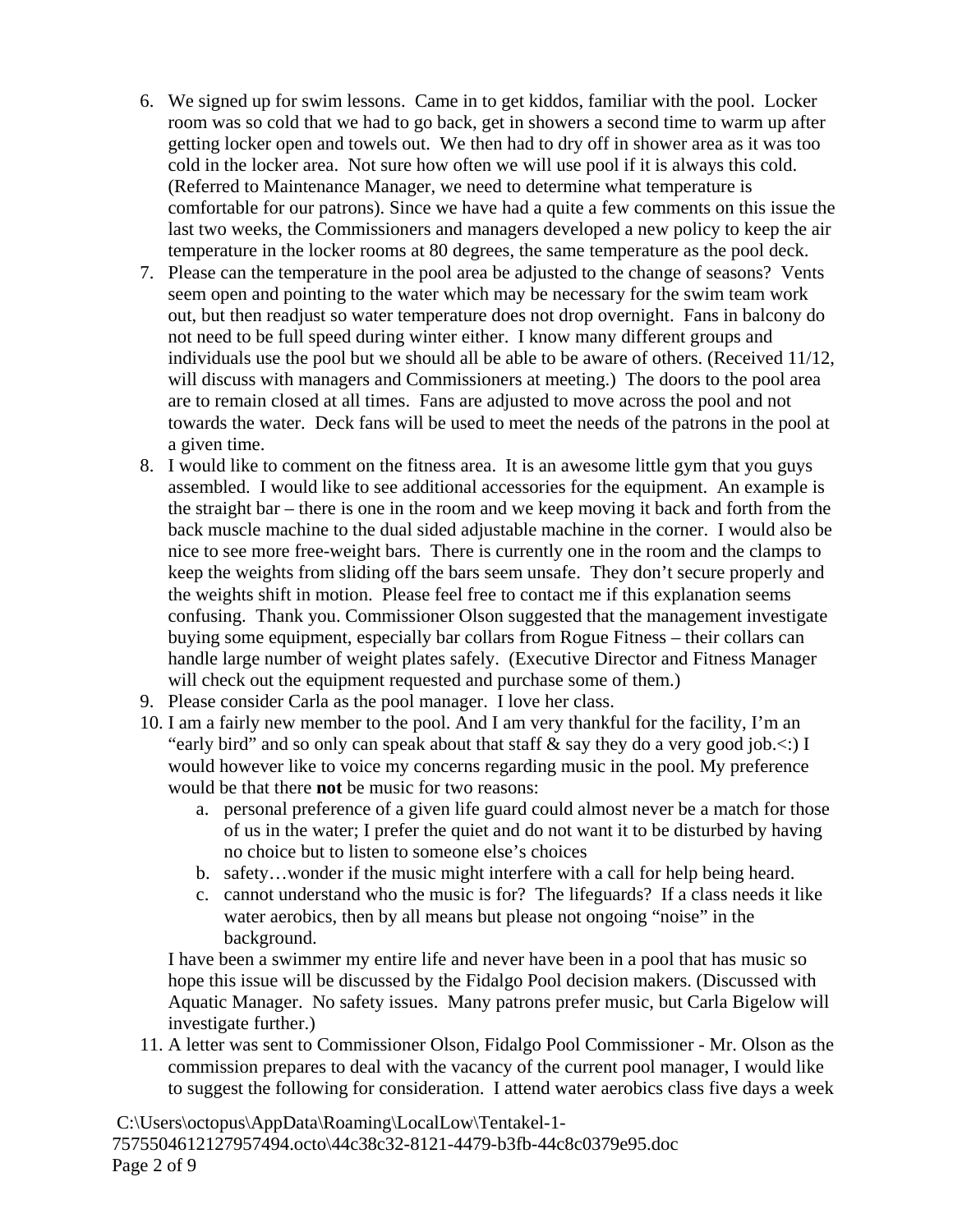and since the weight room opened, I am also a regular user. There are levels of water aerobics as well as styles. It would be most beneficial for the new pool manager/instructor to have had formal water aerobic training, and has attended refresher courses on the subject. The weight room appears to be established and customers come in and do their independent routine. Carla is the senior member of the Fidalgo Pool staff and is well versed in movement and rigorous aerobic workouts. She regular attends further training as well as has a network of other professionals in the field. I appreciate your consideration of these thoughts.

12. Mr. Tom Conroy stated that the thumping from the sand bag training during exercise classes is very disruptive to other patrons. Additional comments were made concerning the loud music during Zumba water aerobics. Fitness Manager Carla Bigelow has discussed with the Zumba water instructor to decrease the volume. She will investigate the situation with the sand bag training and see if modifications can be made to lessen the disruption to others.

# *Thunderbird Aquatic Club (TAC) – Coach Jason Hunter*

• TAC numbers are:

Home School group: 12 Bronze: 27(+2) Silver:  $19(+1)$ Gold: 18(0) Juniors: 25(0) Seniors: 4 Masters: 16 Total 108 without masters Active  $+$  or  $-3$ 

- The TAC numbers are strong but down from where we were last year. Jason is hoping to increase the numbers in the next few months.
- Overall Jason is happy with the team. TAC has a good reputation out in the public and our swimmers are becoming more seasoned and confident.
- On Nov.  $23<sup>rd</sup>$  and 24th TAC will be attending the Age Group Invitational in Everett. This is a gold time standard meet. Last year we had 30 participants in the meet, Jason is hoping to top this number by about 10.

# *Fitness Report –Fitness Manager Carla Bigelow*

- **SilverSneakers®:** In August 2015, 135 out of 683 enrollees participated for 770 visits. In September 2015, 148 out of 696 enrollees participated for 967 visits.
- **Silver&Fit®:** In August 2015, 6 out of 8 enrollees participated for 62 visits. In September 2015, 5 out of 8 enrollees participated for 35 visits.
- **PHYSICAL PLANT Mirrors:** Todhunter Glass installed the mirrors in the Fitness Center and in the GroupX Classroom on Friday, October 23. Instructors and patrons have made many positive remarks about them.

# • **NEW SENIOR FITNESS PROGRAM:**

**Optum Health "At Your Best":** FM Bigelow was contacted by Optum Health mid-October regarding their new program offered to AARP Medicare Supplement/United Healthcare clients. FM Bigelow and ED Stadler reviewed the program and contracts. "At Your Best" member patrons will pay \$26 to FPFC for a Combo Pass equivalent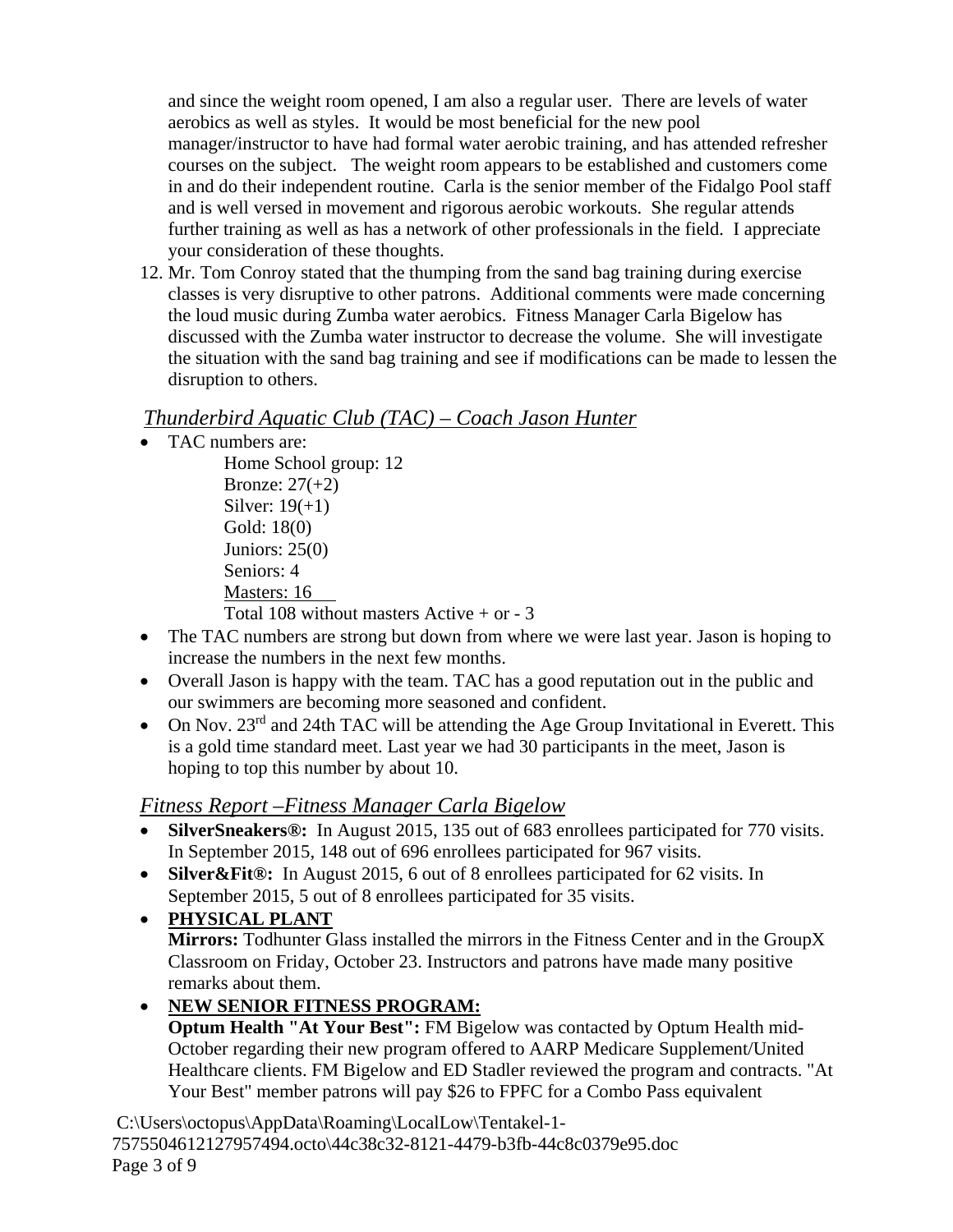membership. If the patron visits FPFC to exercise or attend an event four (4) or more times during the calendar month, Optum Health will deposit \$26 per qualifying patron in our account. This program is a great addition to our senior fitness membership offerings - Silver Sneakers and Silver & Fit.

## • **GROUPX:**

**Classes:** Overall class attendance is growing with the exception of our evening classes. Gentle Yoga will be cancelled for the remainder of the quarter. An interest sheet is out regarding a possible before work yoga class. Evening Zumba is also on hold for the time being.

**Instructors:** FM Bigelow placed an ad in the Clamdigger for fitness and swim instructors. The ad was also posted on our Facebook business page and on Anacortes People.

## • **SOCIAL MEDIA**

- o During the month of October we have had four 5-star reviews on Facebook. One included the following comment from BettyMae C.: "They have such an awesome staff! It's my home away from home."
- o 'Likes' are up to 556. There were more than 99 'Shares' of posts from our page from October 1 - 28. From October 22 - 28 our Total Reach was up 109% and Engagement was up 268% from the previous week.

# • **COMMUNITY INVOLVEMENT:**

FM Bigelow has been invited to speak at the BSA Western Region Area 1 Training Conference in Olympia on November 14.

## *Aquatics – Aquatic Manager Natalie Franulovic*

- Natalie has resigned from her position as Aquatics Manager with her last day November 6th. She will be greatly missed.
- There will be a new instructor taking over the 8am Monday, Wednesday & Friday water aerobics classes.
- Natalie plans to continue to teach the 8 am class until the new instructor is trained and ready to take over.
- The Girls' District meet is November 6th and 7th. We will be closing the facility at noon on the 6th and will be closed all day on the 7th.
- Boys Swim Season starts November 16th. They will keep the same practice schedule as the Girls.
- Fall Session III for Swim Lessons Started November 2nd with about 130 participants.
- There were a couple major incidents this month that were dealt with efficiently.
- The first incident was during a swim meet. One of the competitors passed out during her race. Lifeguards did a great job with the rescue. Lifeguards that were not on duty, but competed in the meet, jumped in to help out. Showed great team work!
- The second major incident involved a little boy who was kicked in the head during Open Swim. The lifeguards cleared the pool and performed a spinal rescue. EMS arrived before he was lifted out of the water. The EMS did an in-water assessment & cleared him to go.
- Lap Swim in the mornings has been busy. We had more people than we've had in a long time October 28th. There were 102 pool goers between 5am and 10am! We usually average 80-90 people between those times.

C:\Users\octopus\AppData\Roaming\LocalLow\Tentakel-1- 7575504612127957494.octo\44c38c32-8121-4479-b3fb-44c8c0379e95.doc Page 4 of 9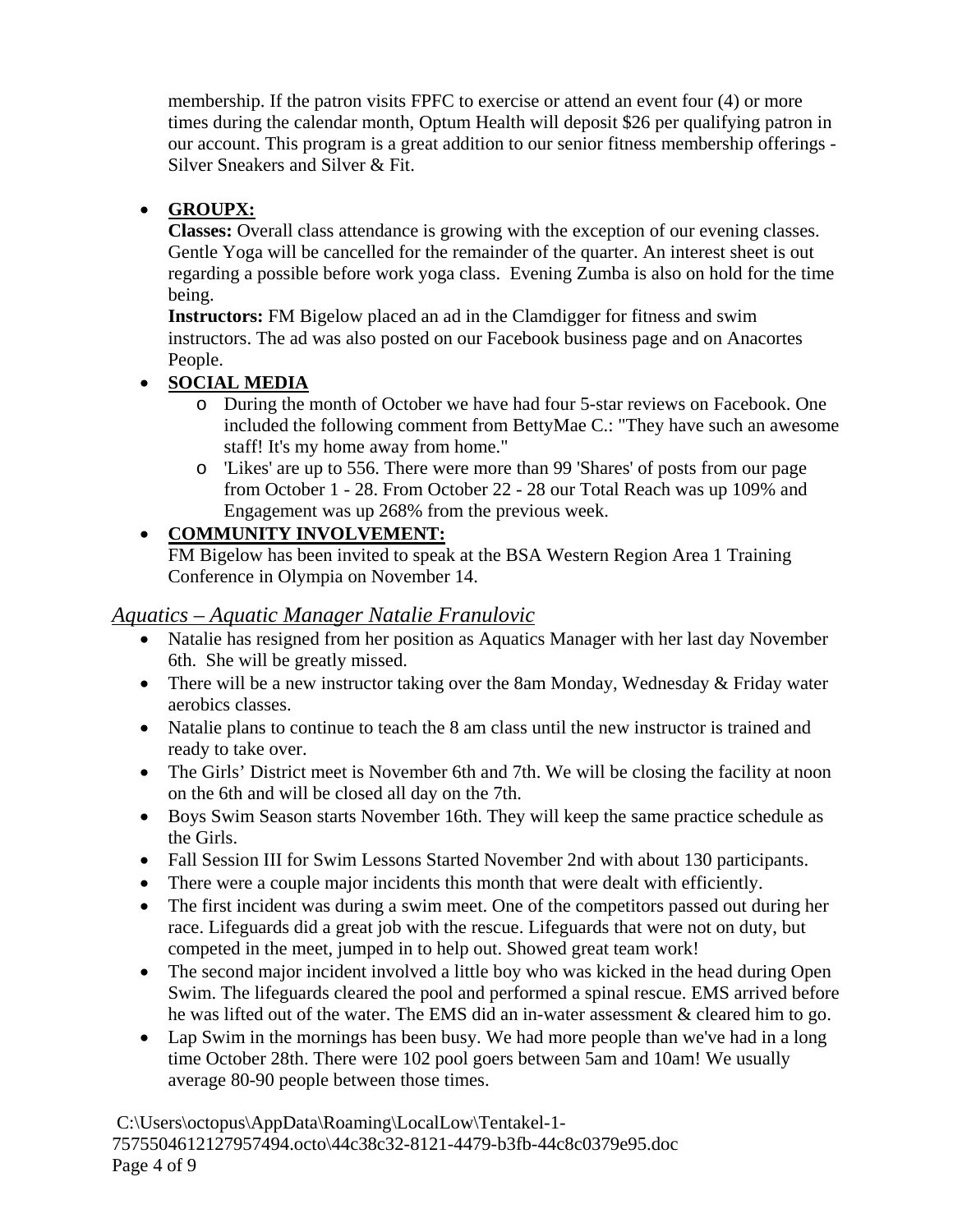• On 11/12/2015 at 11:20 am, a 43 year old female who was lap swimming in the pool, complained of having a hard time breathing and went into cardiac arrest. Carla Bigelow who was in the water teaching, grab the patron and swam her to the east side of the pool deck. Trevor Johnson and Conrad DeGroot, both lifeguards assisted in placing the woman on a back board, lifted her to the pool deck, and initiated CPR when it was determined that she was not breathing and didn't have a pulse. AED was also applied. Mackenzie Cooley, cashier called 911. The Paramedics came, continued CPR, provided treatment and took the patron to Island Hospital. (The patron's family notified us later that she is in normal sinus rhythm, talking "up a storm" and is waiting patiently to be discharged form the hospital.) The Commissioners would like to send letters of commendation to the employees that saved this person's life as well as see what other recognition we could give them for their superb performance. Executive Director Marilyn Stadler will work on the Commissioners' request.

### *Administration – Executive Director Marilyn Stadler & Business Manager Cheryl Thomas*

| <b>Month</b>     | # of Visits | <b>Month</b>         | # of Visits |
|------------------|-------------|----------------------|-------------|
| October 2013     | 76          | October 2014         | 53          |
| November 2013    | 68          | November 2014        | 34          |
| December 2013    | 55          | December 2014        | 46          |
| January 2014     | 68          | January 2015         | 23          |
| February 2014    | 80          | February 2015        | 49          |
| March 2014       | 70          | March 2015           | 97          |
| April 2014       | 81          | April 2015           | 72          |
| May 2014         | 107         | May 2015             | 72          |
| <b>June 2014</b> | 74          | June 2015            | 48          |
| <b>July 2014</b> | 30          | <b>July 2015</b>     | 69          |
| August 2014      | 17          | August 2015          | 86          |
| September 2014   | 40          | September 2015<br>69 |             |
| <b>TOTAL</b>     | 766         | <b>TOTAL</b>         | 718         |

• The Active Military Program for September 2015 was 69 visits by 27 different participants, YTD 563 and the usage by military families for September was 97 visits.

- Other statistics:
- 1. The FPFC total number of visits for September 2015 was 2,740 and January September 2015 Year-to-Date was 32,577. The FPFC total number of visits for September 2014 was 3,027 and January – September 2014 Year-to-Date was 28,187. The 2014 September numbers are higher than 2015's due to the fall of Labor Day each year. Labor Day was September  $1<sup>st</sup>$  in 2014 and September  $7<sup>th</sup>$  in 2015 so we were close an additional six days this year. These statistics also don't include the visits from Physical Therapy patrons, swim meet participants or rentals.
- We have order the free standing sink, protective cabinets, a water proof stretcher and other supplies for the First Aid room. The equipment is arriving.
- Fidalgo Pool Forum has not received any interest at the time.
- Eleven people have registered on-line after 4 weeks of promotion in the Clamdigger and Anacortes American.

C:\Users\octopus\AppData\Roaming\LocalLow\Tentakel-1- 7575504612127957494.octo\44c38c32-8121-4479-b3fb-44c8c0379e95.doc Page 5 of 9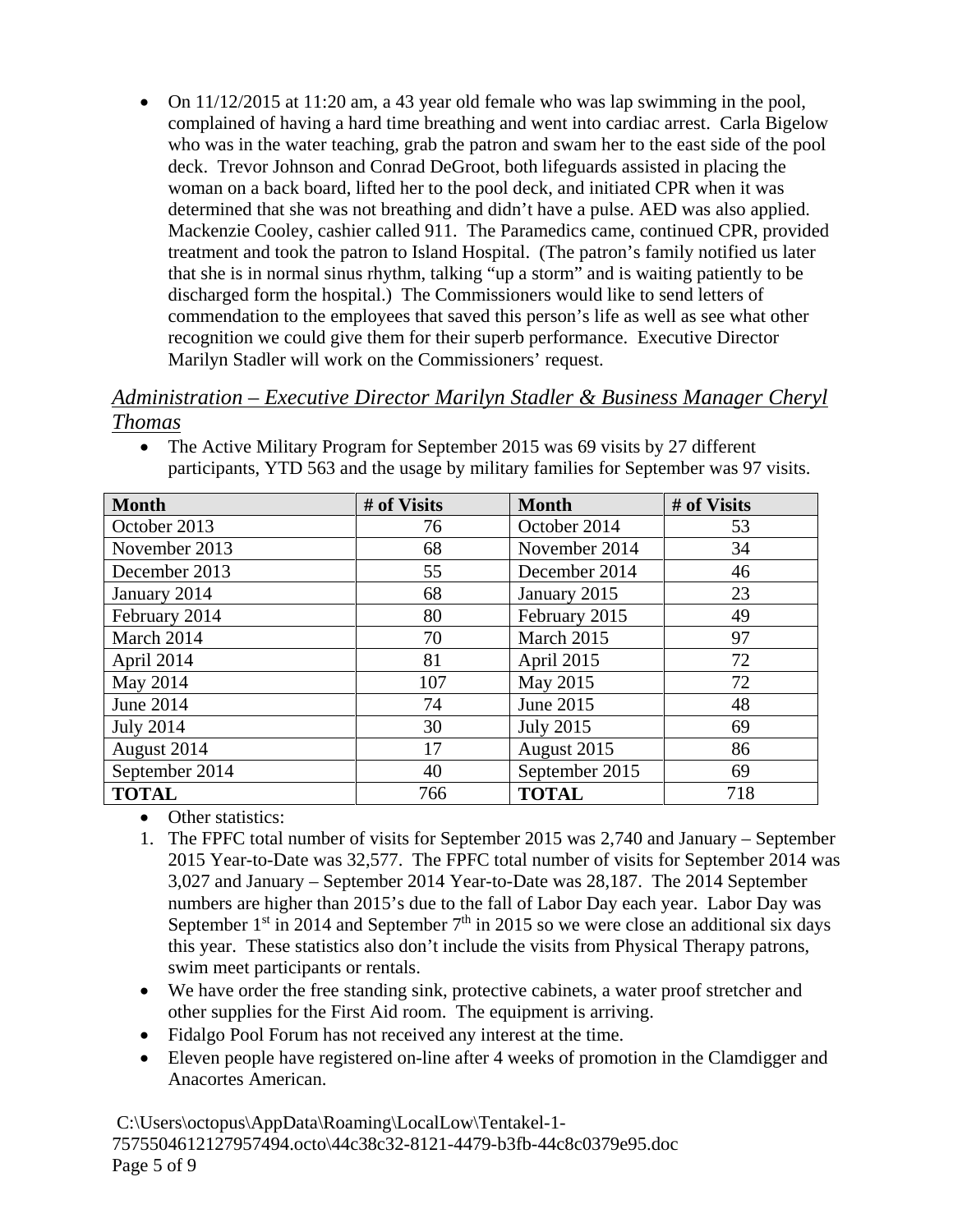• Business Manager Cheryl Thomas stated that the direct deposit transaction for the Thunderbird Aquatic Club payments is underway. She will assess the efficiency of the payment process after the next sweep. Business Manager Thomas also shared that the gross revenue in the fitness center is up 100% the first year opened compared to the previous time period. Mr. Tom Conroy questioned the report and begin a lengthy discussion with the Board of Commissioners about how many visits are in the Aquatic Department versus the Fitness Department. It was explained that when a combo is purchased that a patron can visit unlimited times to both departments and that there isn't a way to determine where he or she goes each visit. Mr. Tom Conroy suggested we use a clicker to count the people that enter the fitness and pool areas. The front desk and the staff are limited and are not available to monitor every combo persons' visits to these areas. Having patrons use sign in sheets for each area would also not be efficient. ED Stadler stated that she will share a check in detail report from EZ facility at the next Commissioners' meeting that share visits, but doesn't break down visits to the level Mr. Conroy requests. Commissioner McNett instructed ED Stadler to prepare a report that show visits minus combos in Fitness Department for the next meeting.

# *Maintenance – John Little*

Maintenance Manager John Little completed the following:

- Christine Mathis organized a volunteer crew to plant vegetation on the east and west side of the fitness center.
- Mirrors were installed in the lower fitness area and two additional mirrors were installed in the upper fitness area.
- There are no other October major repairs or improvements to report.

### *Investments*

• \$186,204.61 will mature August 1, 2016.

### *Financial Reports*

Levy net income based on QB for August  $2015 - (332,894.01)$  and  $YTD - $105,538.38$ . The actual YTD levy net income should be \$26,832.02 higher since the flooring expense was included, but it is part of the special projects budget, and not a part of the regular operations budget. We continue to watch the results of the actual Levy expenses for August and September with shutdown. We may need to slow down spending from October – December 2015. The Levy and Maintenance Committee may also need to convene and discuss what has priority for the rest of the year. Remember some of our levy money must cover the first four months of the 2016 year. The Program net income for August - (\$15,367.61) and YTD - \$55,973.90. Shutdown closure did negatively impact our program net income for the month of August. Gross income for programs is listed on the next page:

| <b>DEPARTMENT FISCAL YEAR</b> |                   | <b>AUGUST</b><br>2015 | <b>AUGUST</b><br><b>YTD 2015</b> | <b>AUGUST</b><br>2014 | <b>AUGUST</b><br><b>YTD 2014</b> |
|-------------------------------|-------------------|-----------------------|----------------------------------|-----------------------|----------------------------------|
| Aquatics                      | Jan $1 - Dec 31$  | \$12,136              | \$136,557                        | \$8,112               | \$128,545                        |
| <b>Swim Lessons</b>           | Jan $1 - Dec 31$  | \$3,003               | \$62,903                         | \$3,525               | \$49,333                         |
| <b>Youth Aquatics</b>         | Sept $1 - Aug 31$ | \$1,223               | \$98,434                         | \$1,237               | \$100,917                        |

C:\Users\octopus\AppData\Roaming\LocalLow\Tentakel-1- 7575504612127957494.octo\44c38c32-8121-4479-b3fb-44c8c0379e95.doc Page 6 of 9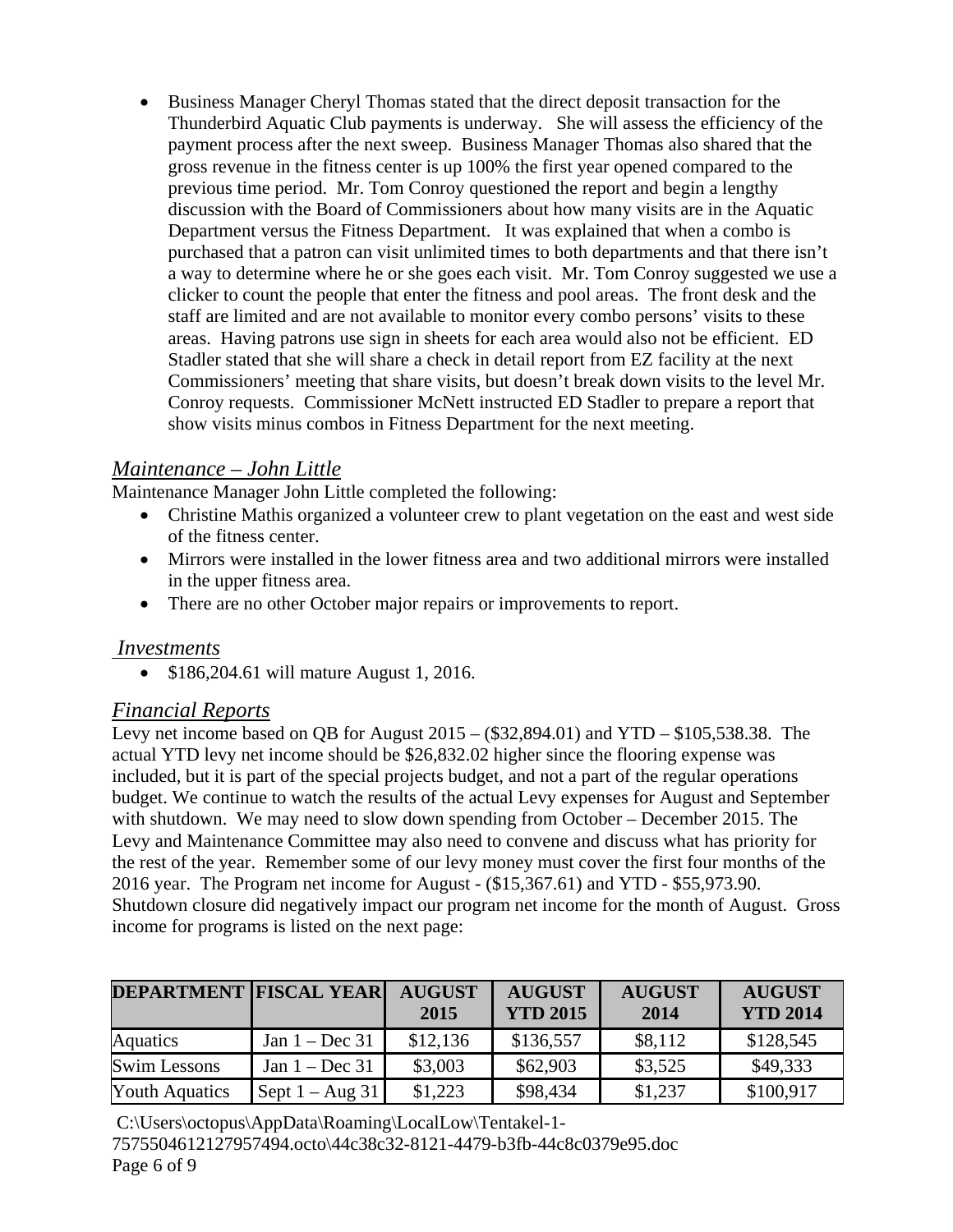| ~<br>۰D۱<br>/CC<br>1 J J<br>ັ້<br><b>.</b><br>$ -$<br>$\sim$<br>___ | Fitness<br>enter | $\sim$ $\sim$<br>Jan<br>$\alpha$ | $\overline{A}$<br>\$4,047 | ---<br>54 |  |  |
|---------------------------------------------------------------------|------------------|----------------------------------|---------------------------|-----------|--|--|
|---------------------------------------------------------------------|------------------|----------------------------------|---------------------------|-----------|--|--|

Levy net income based on QB for September 2015 – (\$43,173.63) and YTD – \$57,473.57. The actual YTD levy net income should be \$26,832.02 higher since the flooring expense was included, but it is part of the special projects budget, and not a part of the regular operations budget. Levy Expenses 2016 are in-line with Levy Budget YTD 2016 by \$3,138.09. The Program net income for September - \$4,154.89 and YTD - \$63,092.68. Gross income for programs is listed on the next page:

| DEPARTMENT FISCAL YEARISEPTEMBER SEPTEMBER SEPTEMBER SEPTEMBER |                           |          |                 |          |                 |
|----------------------------------------------------------------|---------------------------|----------|-----------------|----------|-----------------|
|                                                                |                           | 2015     | <b>YTD 2015</b> | 2014     | <b>YTD 2014</b> |
| <b>Aquatics</b>                                                | Jan $1 - Dec 31$          | \$13,186 | \$145,165       | \$15,360 | \$135,639       |
| <b>Swim Lessons</b>                                            | Jan $1 - Dec 31$          | \$4,959  | \$66,234        | \$5,895  | \$55,228        |
| <b>Youth Aquatics</b>                                          | Sept $1 - \text{Aug } 31$ | \$8,439  | \$8,439         | \$9,988  | \$9,988         |
| <b>Fitness Center</b>                                          | Jan $1 - Dec 31$          | \$5,299  | \$44,831        | \$3,226  | \$22,503        |

### *Old Business*

### • **Landscaping**

Business Manager Cheryl Thomas stated that a third bid to develop a landscaping plan for plants and shrubs around the new fitness center has been received. Mr. Tom Conroy asked many questions about what were the bids for the landscaping. Business Manager Thomas stated that the bids have not been assessed by the Landscaping and Yard Maintenance Committee and they are for a plan for the project and not for the actually landscaping. Mr. Conroy continued with several questions about the bids so the Commissioners instructed Executive Director Marilyn Stadler to email the bids to Mr. Conroy. Christine Mathes and her volunteers planted native Nootka Rose plants on the slope around the fitness center until a formal job can be completed.

#### • **Master Capital Improvement Plan (MCIP) Committee**

Commissioner Jeremy McNett will chair the MCIP Committee. He reviewed bios of three individuals interested in being appointed to the Committee. The candidates so far include Dr. Mick Donahue, Christine Mathes and David Lervik. Commissioner Way, Executive Director Marilyn Stadler, Fitness Manager Carla Bigelow, and Maintenance Manager John Little will also serve on the Committee. A discussion concerning encouraging other participants followed. Executive Director Marilyn Stadler will place a Public Service Announcement in the Anacortes American, hang notices in the facility, send information to Friends of Fidalgo Pool and Fitness Center and will refresh the language about the committee on our website. ED Marilyn Stadler suggested that Libby Grage from the City of Anacortes may be a great help on the committee. Commissioner McNett will approach her and see if she is interested. Appointment to the committee will be completed at the next regular meeting of the Board of Commissioners.

#### • **Communication Plan Update**

This agenda item was discussed during the Administration report.

### *New Business*

C:\Users\octopus\AppData\Roaming\LocalLow\Tentakel-1- 7575504612127957494.octo\44c38c32-8121-4479-b3fb-44c8c0379e95.doc Page 7 of 9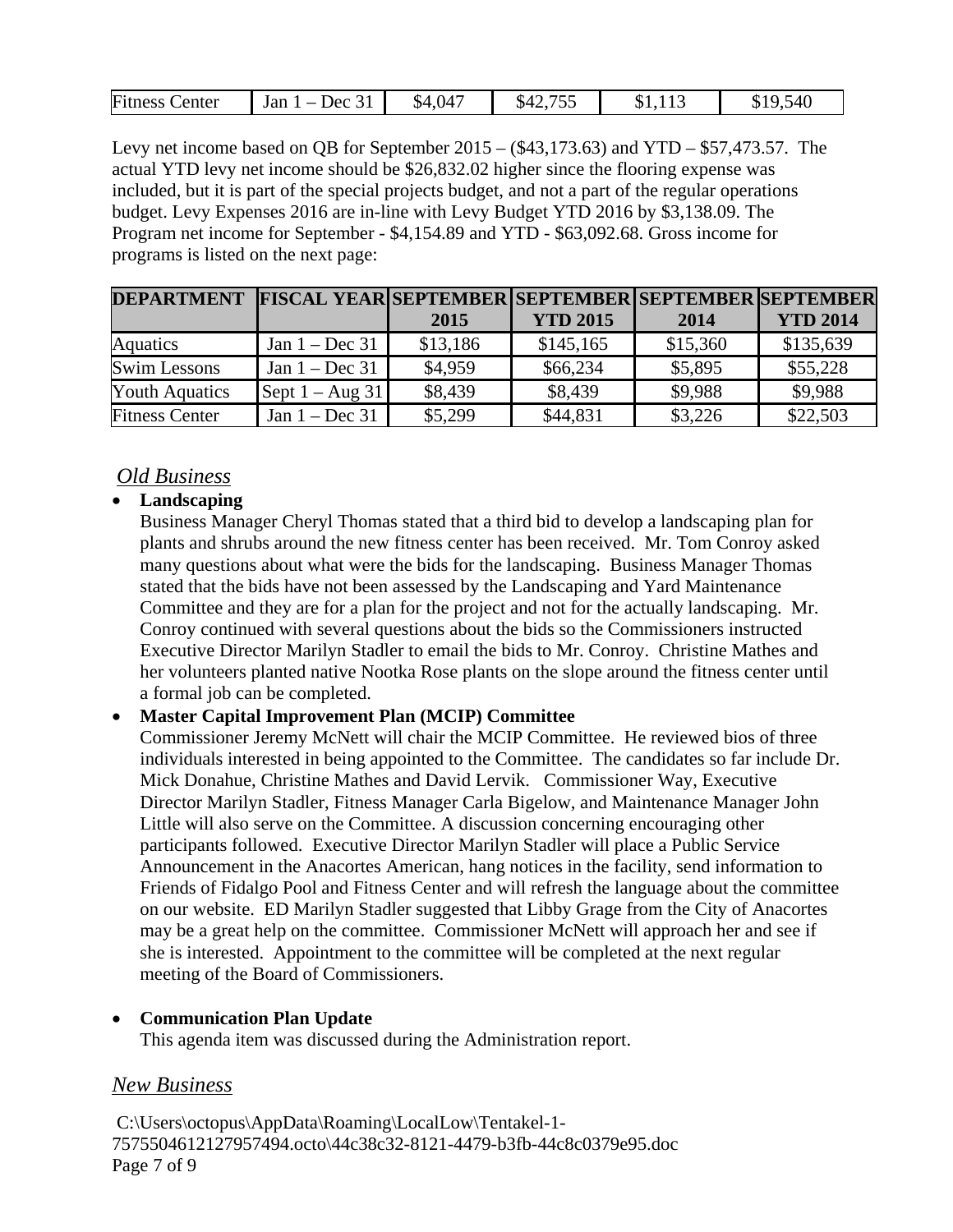• **Levy Result**

The Maintenance & Operations Levy passed by 69.22% and will be for six years. The Commissioners, managers and staff will send a "Thank You Voters" letter to the editor to be placed in the Anacortes American.

- **Aquatics Manager Vacancy** Natalie Franulovic has resigned from the position of Aquatic Manager.
- **Resolution #310 – Employee Policies Manual Update** Executive Director Marilyn Stadler stated that the new salary plan and organizational chart need to be updated in the Employee Policies Manual.

MOTION: A motion was made and seconded (MCNETT/WAY) to accept Resolution #310 – Employee Policies Manual Update. The motion passed unanimously.

• **Other**

Commissioner Shaw explained that the Physical Therapist that provides rehabilitation in the pool has a new i-pad to help her with documentation while here; however, there seems to be a problem with the Wi-Fi in the pool area and in the Youth Aquatics Manager's office. Commissioner Olson stated that he will work with Comcast to resolve the issue.

• **Executive Session ordered by Commissioner Andrew Olson permitted by RCW 42.30.110 will be conducted for 30 minutes.**

At 7:10 pm, the Board of Commissioners meeting was resumed and two topics were discussed with the following actions.

o With the new vacancy in the Aquatics Manager position, Executive Director Marilyn Stadler stated that it is a good time to assess the Aquatics and Fitness Center managers' positions and make changes. She believes that Carla Bigelow, Fitness Manager has the experience and ability to handle both the Aquatics Manager and Fitness Manager Positions. ED Stadler recommended that the Board have Ms. Bigelow resume the Aquatic Manager position, give her a \$2,000 annual pay adjustment now, and charge Aquatics 75% of her salary and benefits with the remaining 25% charged to the Fitness Department. ED Stadler and Ms. Bigelow will work on a new job description for this position that will cover both departments. At the Commissioners' meeting on January 7, 2016, the new job title and description will be presented and voted on by the Board. If accepted, Ms. Bigelow will receive an additional \$2,000 for the expanded role. Megan Jacobson, Aerobics/ Group Fitness Instructor hours have increased to 20 hours a week to cover activities in the Fitness Department that were originally covered by Carla Bigelow.

MOTION: A motion was made and seconded (TAYLOR/SHAW) to combined the Aquatics and Fitness Manager position, maintain Carla Bigelow in the role, adjust her pay by \$2,000 annually and charge 75% of her salary and benefits to Aquatics and the remaining 25% to Fitness. The motion passed unanimously.

o The Commissioners of Fidalgo Pool and Fitness Center have decided to make the best offer that the District can make for the 2210 "J" Avenue property, owed by Mr. Merlin Kipp. The Board believes the purchase of the property would be beneficial to our community. The Board wants Mr. Kipp to know that we appreciate his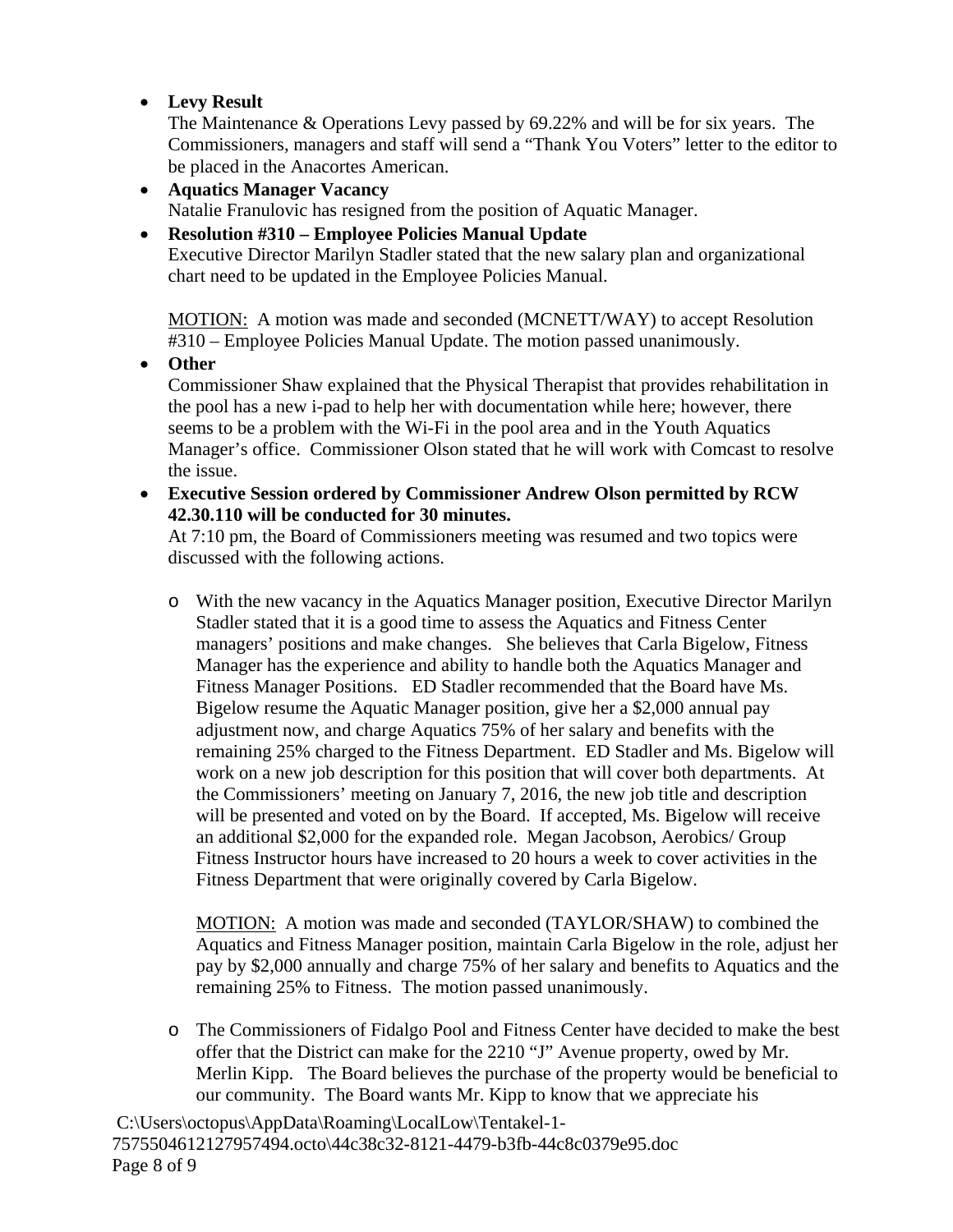consideration of our offer, and we hope that he understands that this is the highest offer we can afford and are permitted to give.

After looking at the Comparable Market Information that Windermere Real Estate provided, we understand as of November 2, 2015, the average price per square foot home was \$166 for sold properties and \$172 for pending properties in this area.

Since the District is publically owned, is fiscally responsible with tax-payers' money, and must spend within its means, the Commissioners of Fidalgo Pool and Fitness Center are required by law to pay within a certain appraised value for property. We understand that if we used the current  $$172$ /square foot comparable, the  $2210$  "J" Avenue property would be priced at \$278,640. However, the Commissioners also believe that based on information provided by the Skagit County Assessor site on this home that we can offer \$325,000, \$200/square foot; which is significantly higher than the comparables. We are also still required to have an appraisal and inspection on the property before proceeding.

We believe that 20% down and earnest money of \$4,000 are appropriate. The District can provide the \$4,000 earnest money as soon as needed.

In regard to Mr. Kipp renting the property after we close to February 29, 2016, we will ask Mr. Kipp to place a \$1,000 deposit down to rent the house for that period of time. Mr. Kipp may stay at the home rent free, except he will be responsible for paying all utilities fees during his stay. When Mr. Kipp vacates the premises on February 29, 2016 and after he has settled his utility bills, his \$1,000 deposit will be returned to him. If Mr. Kipp chooses to remain in the house after February 29, 2015, his rent payment will be adjusted to fair market rent value. In our rent agreement with Mr. Kipp, we would also state that our Maintenance Manager will be permitted to complete outside duties to the house and in the yard. If internal repairs are needed, we will make an appointment at Mr. Kipp's convenience to have the Maintenance Manager work inside.

Executive Director Marilyn Stadler will have authority by the Commissioners to proceed with all requirements to purchase and close on this property.

MOTION: A motion was made and seconded (NCNETT/OLSON) to offer \$325,000 for the 2210 "J" Avenue property, place \$4,000 earnest money and 20% down, allow the rent agreement with Mr. Kipp as stated and give Executive Director Marilyn Stadler the signing authority to handle the purchase of the property. The motion passed unanimously.

### *ADJOURN*

MOTION: A motion was made and seconded (MCNETT/OLSON) to adjourn the meeting at 7:15 pm. The motion passed unanimously.